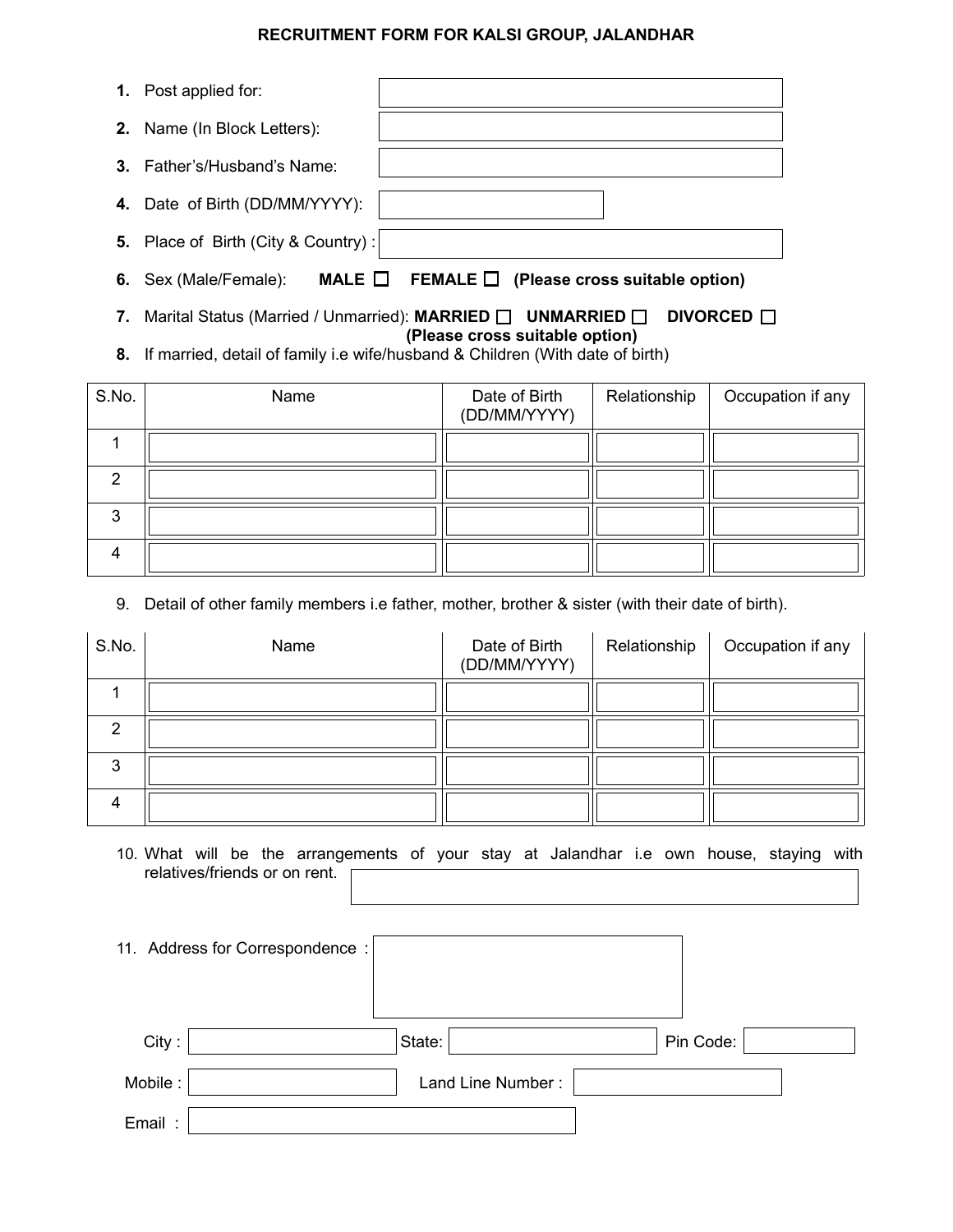| 12. Permanent Address                                                                 |        |                             |                    |                                    |                 |
|---------------------------------------------------------------------------------------|--------|-----------------------------|--------------------|------------------------------------|-----------------|
| City:                                                                                 | State: |                             | Pin Code:          |                                    |                 |
| Mobile:                                                                               |        | Land Line Number:           |                    |                                    |                 |
| Email                                                                                 |        |                             |                    |                                    |                 |
| 13. Educational/Technical Qualifications:                                             |        |                             |                    |                                    |                 |
| <b>Exam Passed</b>                                                                    |        | Institution /<br>University | Year of<br>Passing | $\sqrt{9}$ of<br>Marks<br>obtained | <b>Division</b> |
|                                                                                       |        |                             |                    |                                    |                 |
|                                                                                       |        |                             |                    |                                    |                 |
|                                                                                       |        |                             |                    |                                    |                 |
| 14. Total Work Experience :                                                           |        | Years                       |                    |                                    |                 |
| 15. Details of Work Experience starting from current position held in ascending order |        |                             |                    |                                    |                 |
| a. Name & Address of Organisation                                                     |        |                             |                    |                                    |                 |
| Designation                                                                           |        |                             |                    |                                    |                 |
| Period<br>From                                                                        |        | To                          |                    |                                    |                 |
| Job Responsibilities                                                                  |        |                             |                    |                                    |                 |
| Salary Drawn Per Month (Consolidate In-hand Salary) Rs.                               |        |                             |                    |                                    |                 |
| b. Name & Address of Organisation                                                     |        |                             |                    |                                    |                 |
| Designation                                                                           |        |                             |                    |                                    |                 |
| Period<br>From                                                                        |        | To                          |                    |                                    |                 |
| Job Responsibilities                                                                  |        |                             |                    |                                    |                 |
| Salary Drawn Per Month (Consolidate In-hand Salary) Rs.                               |        |                             |                    |                                    |                 |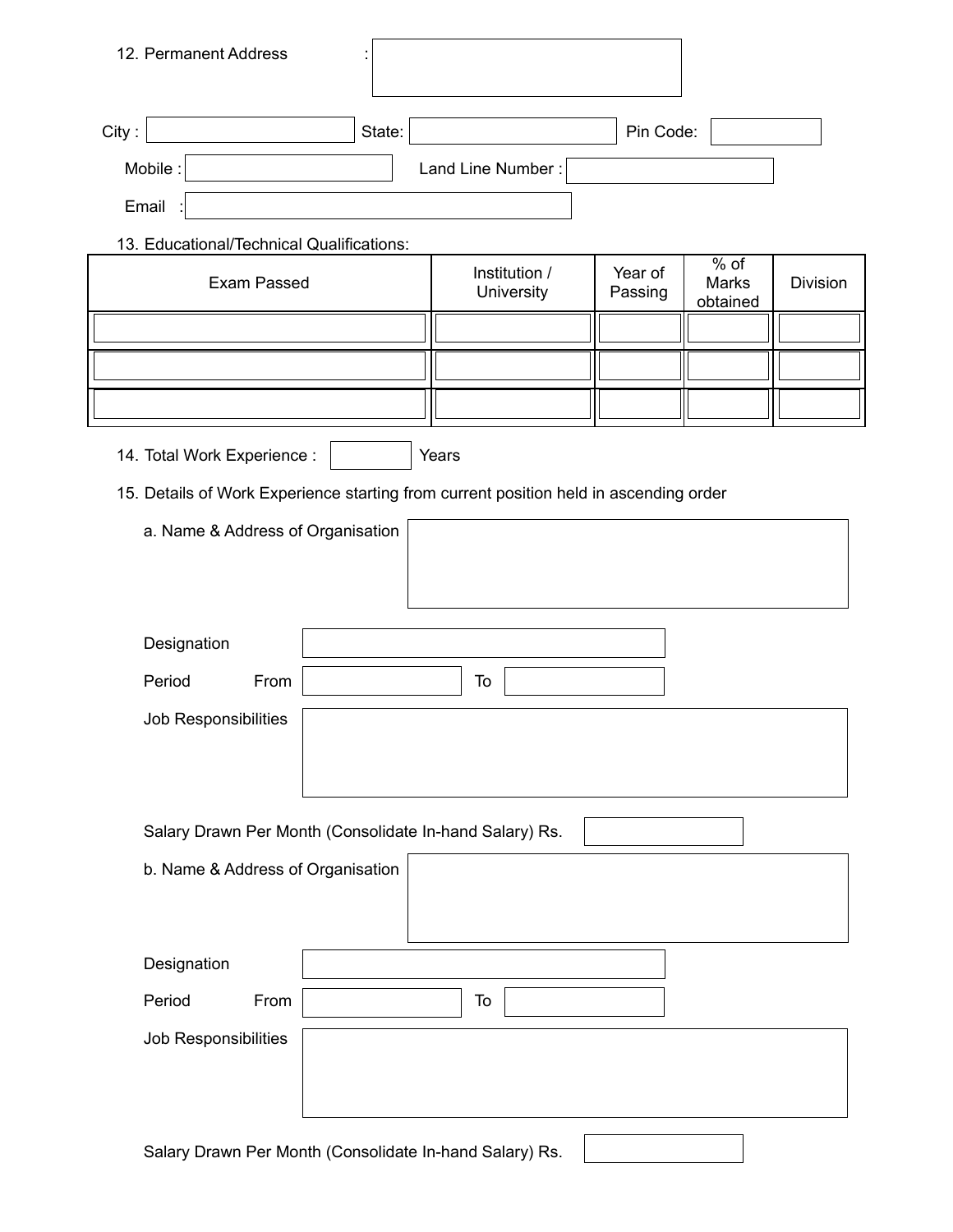| c. Name & Address of Organisation          |                                                                                                            |  |
|--------------------------------------------|------------------------------------------------------------------------------------------------------------|--|
| Designation<br>Period<br>From              | To                                                                                                         |  |
| Job Responsibilities                       |                                                                                                            |  |
|                                            | Salary Drawn Per Month (Consolidate In-hand Salary) Rs.                                                    |  |
| applicable:                                | 16. If Ex-Serviceman please give particulars of unit last served with along with other relevant details as |  |
| 17. Reason for leaving present employment: |                                                                                                            |  |
| 18. a) P.F A/c No:                         | (If member of IPF)                                                                                         |  |
| b) Insurance No:                           | (If Member of ESI)                                                                                         |  |
| 19. Joining Time:                          |                                                                                                            |  |
| 20. Expected Salary (Per Month) : Rs.      |                                                                                                            |  |

21. Name, Address & Contact details of two reputed persons, who can provide references about your beha viour and work related performance. The reference persons should not be related to you and should be non-political persons. You can provide references of your previous employers also.

> $\Box$  $\Box$

 $\Box$  $\Box$  $\Box$ П



- 22. Details of certificates and other documents attached along with this application.
	- a. Copy of Birth Certificate Attached (required)
	- b. Copy of Educational Degree attached (Required)
	- c. Copy of work experience certificate (optional)
	- d. Copies of service in armed services (if applicable)
	- e. Proof of salary attached (required)
	- f. Copy of the Adhar Card (required)